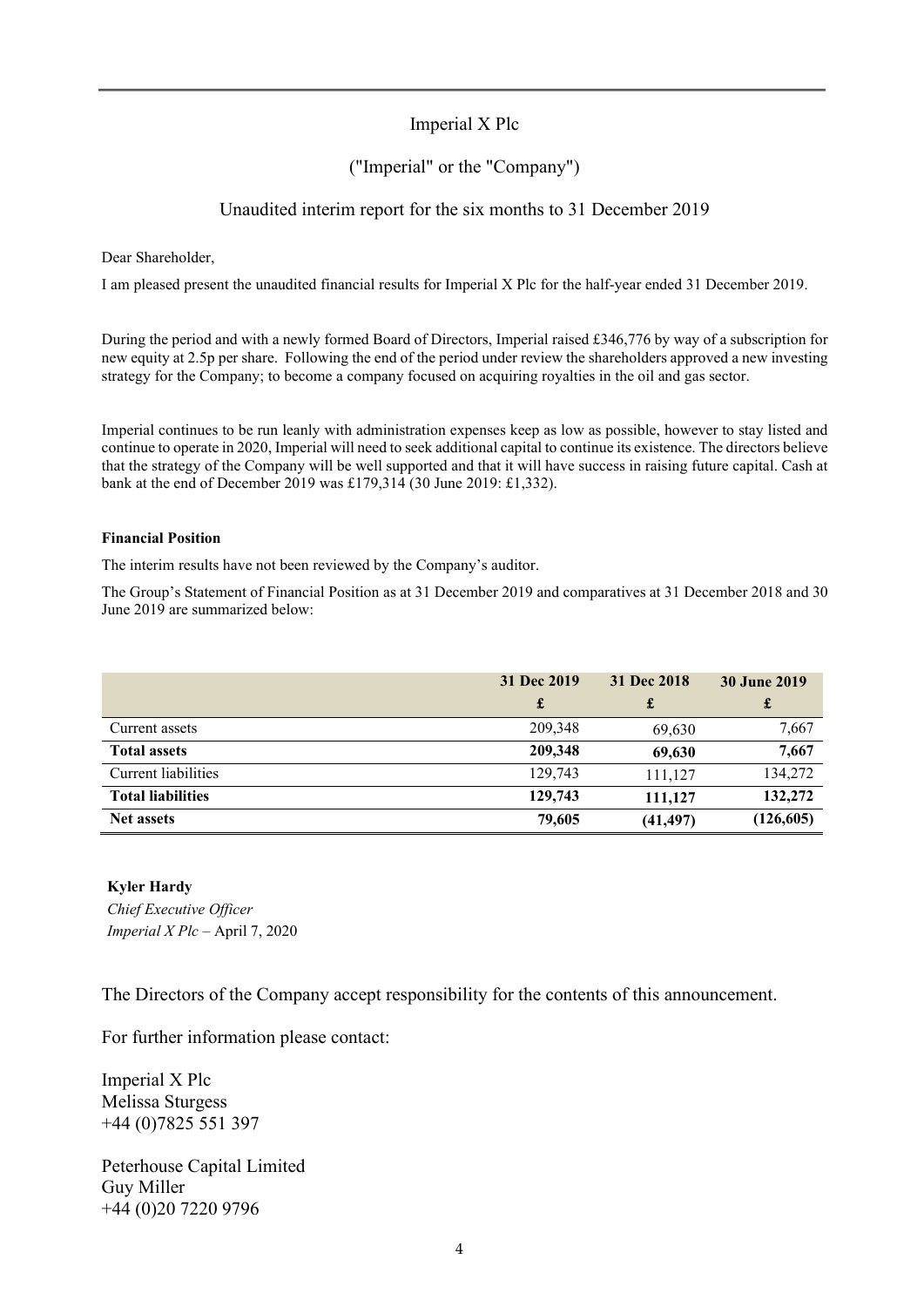#### CONSOLIDATED STATEMENT OF COMPREHENSIVE INCOME For the six months ended 31 December 2019

|                                                                                                                     | 6 months to 31       | 6 months to 31       | <b>Year ended 30</b>                   |  |
|---------------------------------------------------------------------------------------------------------------------|----------------------|----------------------|----------------------------------------|--|
|                                                                                                                     | <b>Dec 2019</b>      | <b>Dec 2018</b>      | <b>June 2019</b>                       |  |
|                                                                                                                     | <b>Unaudited</b>     | <b>Unaudited</b>     | <b>Audited</b><br>$\pmb{\mathfrak{L}}$ |  |
|                                                                                                                     | $\pmb{\mathfrak{L}}$ | $\pmb{\mathfrak{L}}$ |                                        |  |
| <b>Continuing operations</b>                                                                                        |                      |                      |                                        |  |
| Revenue                                                                                                             |                      |                      |                                        |  |
| Administrative expenses                                                                                             | (191, 891)           | (63, 484)            | (309, 248)                             |  |
| <b>Loss before taxation</b>                                                                                         | (191, 891)           | (63, 484)            | (309, 248)                             |  |
| Finance income - interest receivable                                                                                |                      | 56                   | 59                                     |  |
| Income tax                                                                                                          |                      |                      |                                        |  |
| Loss for the year attributable to the equity<br>shareholders of the parent                                          | (191, 891)           | (63, 428)            | (309, 189)                             |  |
| Other comprehensive income<br>Items that may be subsequently reclassified to<br>profit or loss                      |                      |                      |                                        |  |
| Other comprehensive income for the year, net<br>of tax                                                              |                      |                      |                                        |  |
| Total comprehensive income for the period/year<br>attributable to the equity shareholders of the<br>parent          | (191, 891)           | (63, 428)            | (309, 189)                             |  |
| Loss per share<br>Basic and diluted loss per share attributable to the<br>equity shareholders of the parent (pence) | (0.47p)              | (0.20p)              | (0.97p)                                |  |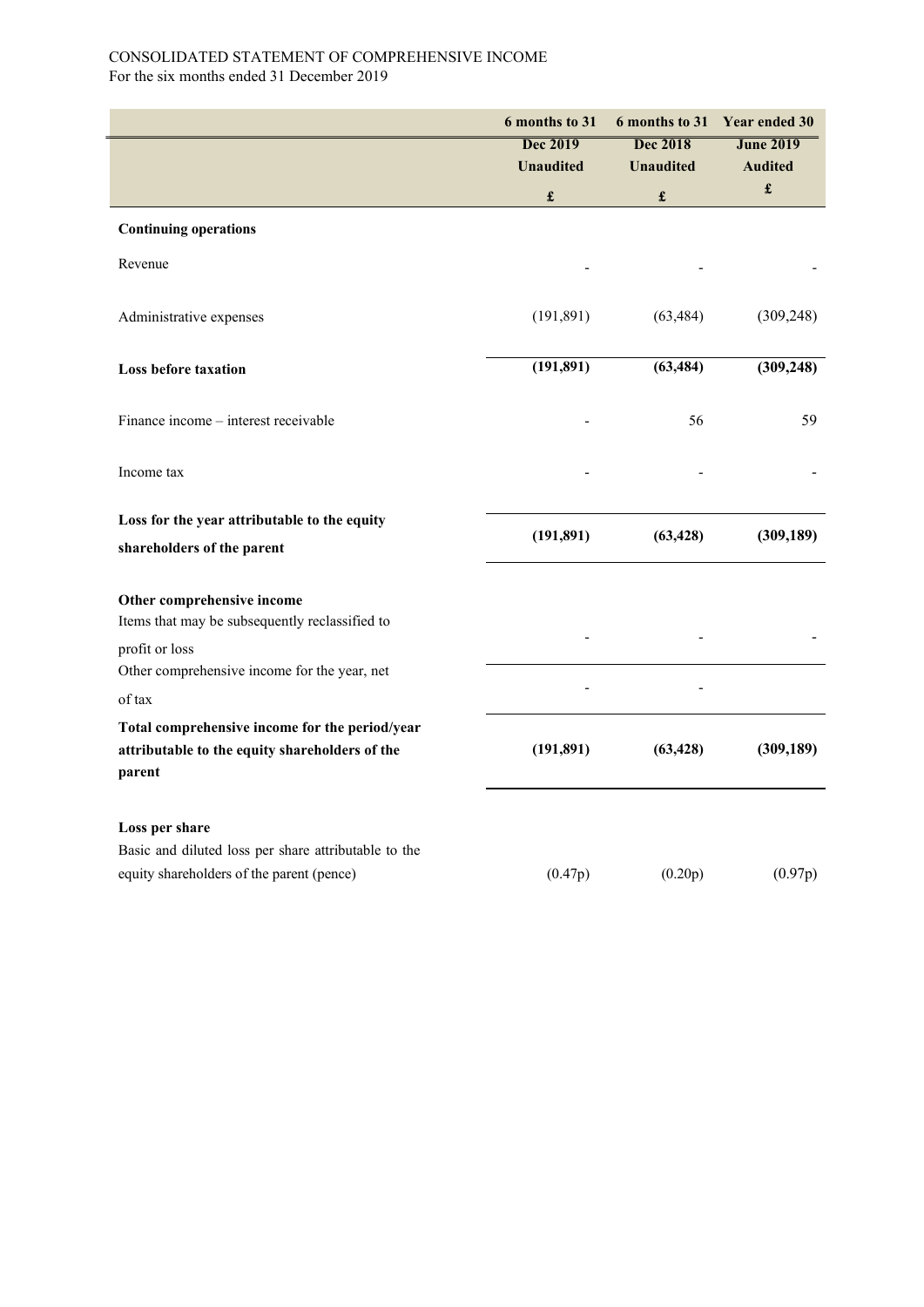|                                                        | <del>As at</del> | <del>As at</del> | As at          |  |
|--------------------------------------------------------|------------------|------------------|----------------|--|
|                                                        | 31 Dec 2019      | 31 Dec 2018      | 30 June 2019   |  |
|                                                        | <b>Unaudited</b> | <b>Unaudited</b> | <b>Audited</b> |  |
|                                                        | $\mathbf f$      | $\mathbf f$      | $\mathbf f$    |  |
| <b>ASSETS</b>                                          |                  |                  |                |  |
| <b>Total non-current assets</b>                        |                  |                  |                |  |
| <b>Current assets</b>                                  |                  |                  |                |  |
| Trade and other receivables                            | 30,034           |                  | 6,335          |  |
| Cash and cash equivalents                              | 179,314          | 69,630           | 1,332          |  |
| <b>Total current assets</b>                            | 209,348          | 69,630           | 7,667          |  |
| <b>TOTAL ASSETS</b>                                    | 209,348          | 69,630           | 7,667          |  |
| <b>LIABILITIES</b>                                     |                  |                  |                |  |
| <b>Current Liabilities</b>                             |                  |                  |                |  |
| Trade and other payables                               | 129,743          | 60,294           | 134,272        |  |
| Borrowing                                              |                  | 50,833           |                |  |
| <b>Total current liabilities</b>                       | 129,743          | 111,127          | 134,272        |  |
| <b>TOTAL LIABILITIES</b>                               | 129,743          | 111,127          | 134,272        |  |
| <b>NET ASSETS</b>                                      | 79,605           | (41, 497)        | (126, 605)     |  |
| <b>EQUITY ATTRIBUTABLE TO OWNERS</b><br>OF THE COMPANY |                  |                  |                |  |
| Share capital                                          | 221,703          | 202,786          | 202,786        |  |
| Share premium                                          | 1,258,931        | 876,297          | 876,297        |  |
| Equity to be issued                                    | 27,765           | 30,715           | 31,215         |  |
| Other reserve                                          | 161,753          | 1,600            | 161,753        |  |
| Retained losses                                        | (1,590,547)      | (1, 152, 895)    | (1,398,656)    |  |
| <b>TOTAL EQUITY</b>                                    | 79,605           | (41, 497)        | (126, 605)     |  |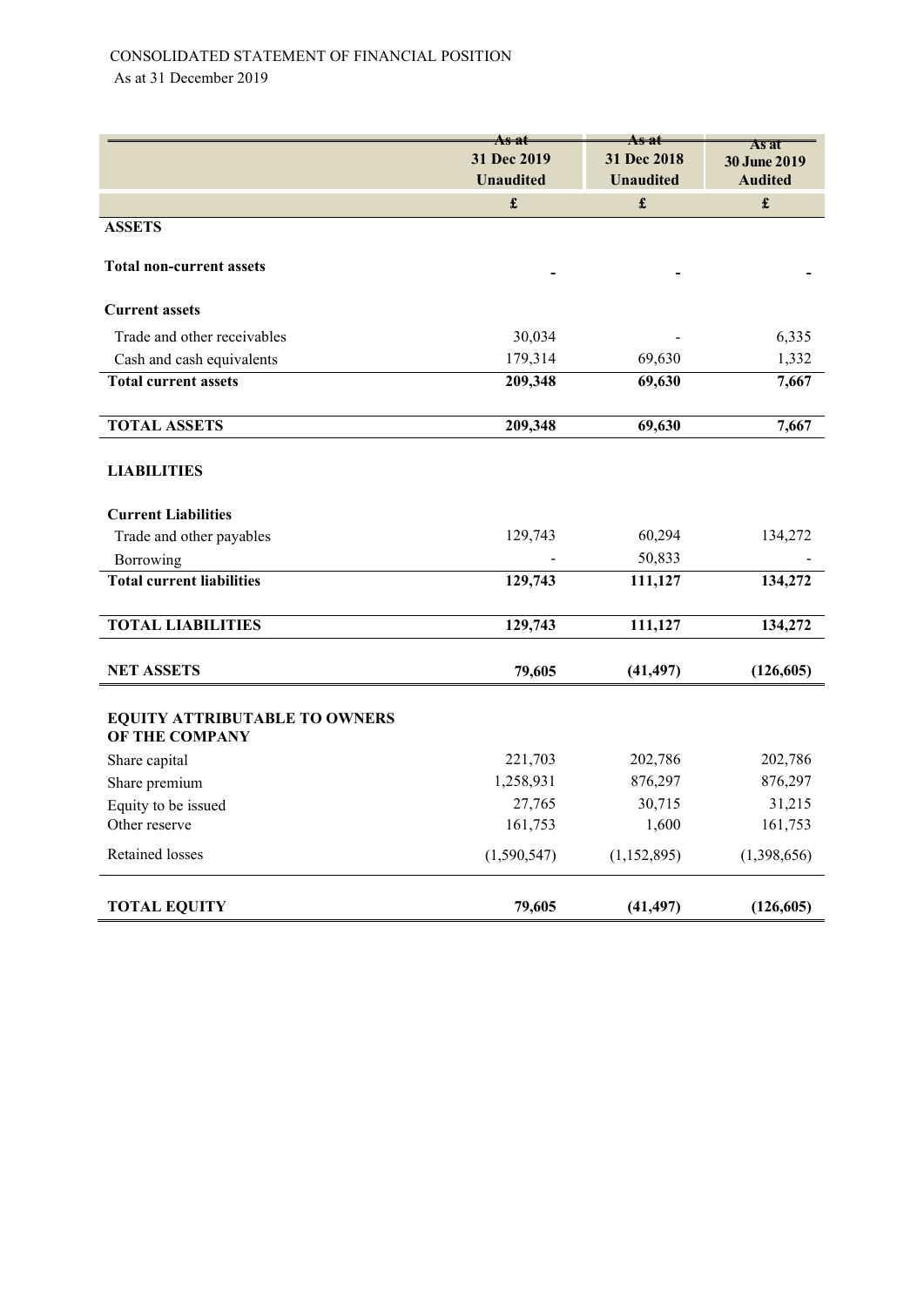# CONSOLIDATED STATEMENT OF CHANGES IN EQUITY

## For the six months ended 31 December 2019

| <b>Share</b> | <b>Share</b> | <b>Equity to</b> | Other    | Retained      | <b>Total</b>  |
|--------------|--------------|------------------|----------|---------------|---------------|
| capital      | premium      | be issued        | reserves | <b>losses</b> | <b>Equity</b> |
|              |              |                  |          |               |               |

| At 1 July 2018                            | 202,786 | 876,297 | 27,265                   | 1.600 | (1,089,467)              | 18,481    |
|-------------------------------------------|---------|---------|--------------------------|-------|--------------------------|-----------|
| Loss for the period                       |         |         |                          |       | (63, 428)                | (63, 428) |
| Other comprehensive income for the period |         |         | $\overline{\phantom{0}}$ |       |                          |           |
| Total comprehensive income for the period |         |         |                          |       | (63, 428)                | (63, 428) |
| Issue of share options                    | -       |         | 3.450                    |       | $\overline{\phantom{0}}$ | 3,450     |
| <b>Balance at 31 December 2018</b>        | 202,786 | 876,297 | 30,715                   | 1.670 | (1,152,895)              | (41, 497) |

| At 1 July 2019                            | 202,786                  | 876,297                      | 31,215         | 161,753 | (1,398,656)              | (126,605)  |
|-------------------------------------------|--------------------------|------------------------------|----------------|---------|--------------------------|------------|
| Loss for the period                       | -                        | $\overline{\phantom{a}}$     |                |         | (191.891)                | (191, 891) |
| Other comprehensive income for the period | $\overline{\phantom{a}}$ | $\overline{\phantom{a}}$     | $\blacksquare$ |         |                          |            |
| Total comprehensive income for the period | $\overline{\phantom{a}}$ | $\overline{\phantom{a}}$     | $\blacksquare$ |         | (191, 891)               | (191, 891) |
| Issue of ordinary & deferred shares       | 18.917                   | 382.634                      |                |         |                          | 401,551    |
| Equity to be issued                       | $\overline{\phantom{0}}$ | $\qquad \qquad \blacksquare$ | (3,450)        |         | $\overline{\phantom{0}}$ | (3, 450)   |
| <b>Balance at 31 December 2019</b>        | 221,703                  | 1,258,931                    | 27,765         | 161,753 | (1,590,547)              | 79,605     |